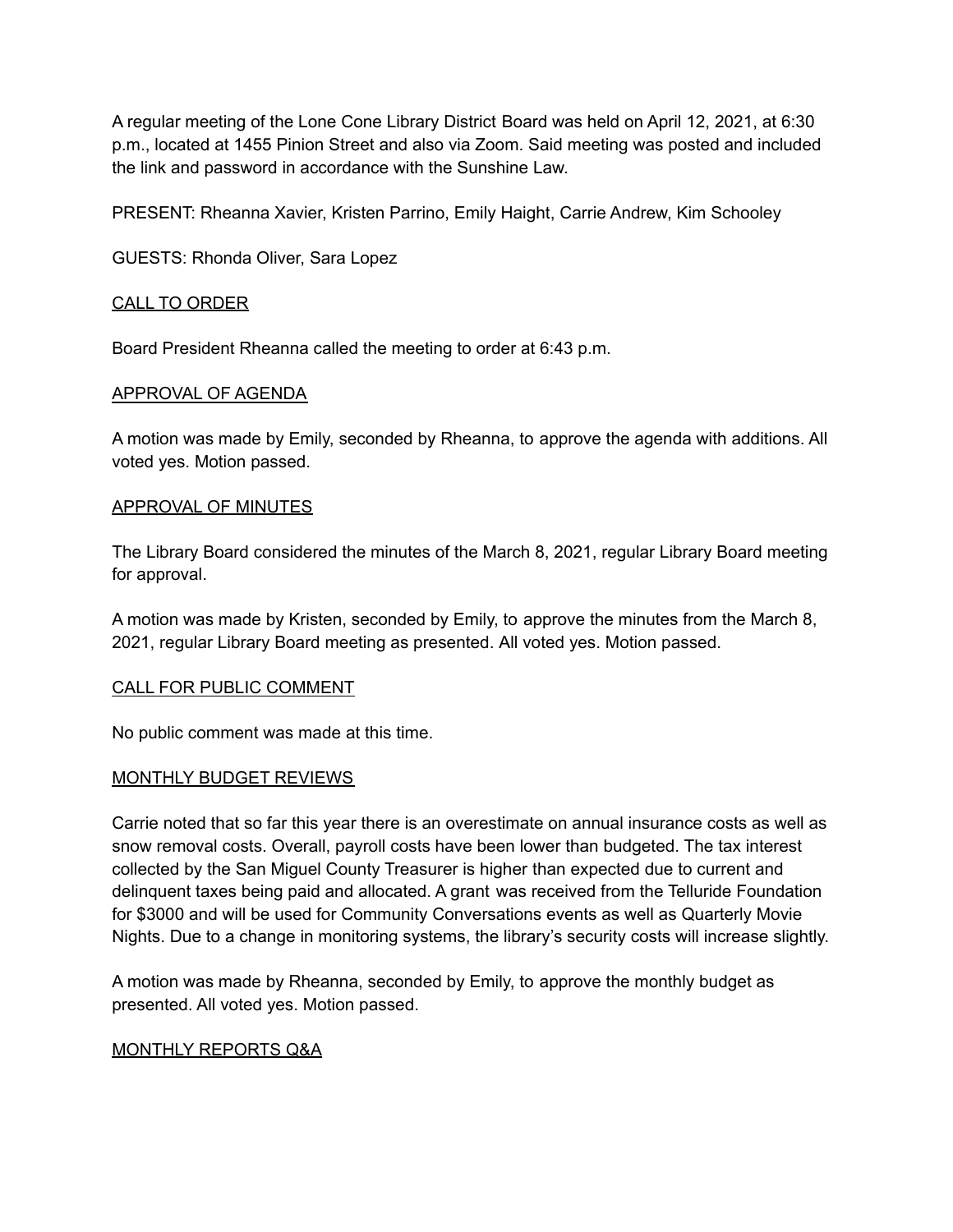Library District Board Meeting April 12, 2021 Page 2 of 3

2021 library attendance numbers are going up and/or staying consistent, although it was noted there was a slight drop in visitors. This may be due to changes in the weather or fewer County immunization clinics. There was a drop in Aspencat Inter-library Loans due to issues with the Four Corners distribution center. Carrie feels the library will keep seeing growth and numbers should hold fairly steady.

The library is currently offering Tech Classes taught by Evan Allen on Saturdays and attendance has doubled since the first class. Book a Librarian participation has increased and patrons are specifically asking for Evan's assistance.

The library recently created a specific section for large print books and the section has received positive feedback. Thank you to Rhonda Oliver and her team for making this happen.

Beginning around the first of May, the library will start charging for room rentals for private, for-profit, religious or political type events. Non-profits will remain free of charge.

Rheanna suggested an article in the Norwood Post highlighting the library's staff as a way for the community to get to know the staff and possibly bring more patrons to the library. She suggested something similar to what the Telluride Daily Planet is doing for the town Marshals.

# DIRECTOR'S REPORT

Carrie presented a handout of the next steps in the library's marketing plan along with associated costs. A survey was sent regarding the library's post-occupancy development, although it is difficult to get a baseline when the library has not been open for a full two years.

The new website is currently in development, but Carrie said her goal was to have it up and running by the next board meeting. Carrie and Evan are working together to reach this goal.

# BOARD MEMBER REPORTS

Recruitment Update on New Members: Sara Lopez is expected to be appointed to the board on April 21st by the BOCC. Sara has lived in the area for six years and commutes to Telluride daily where she works at the local high school. She represents the "commuter traffic" demographic and can share her insight on what commuters are looking for in their local library. Sara is also Spanish speaking and can offer assistance with that demographic as well.

### UNFINISHED BUSINESS

EXECUTIVE SESSION PURSUANT TO CRS §24-6-402(4)(E), NEGOTIATIONS: The Library Board entered the executive session at 8:07 p.m.